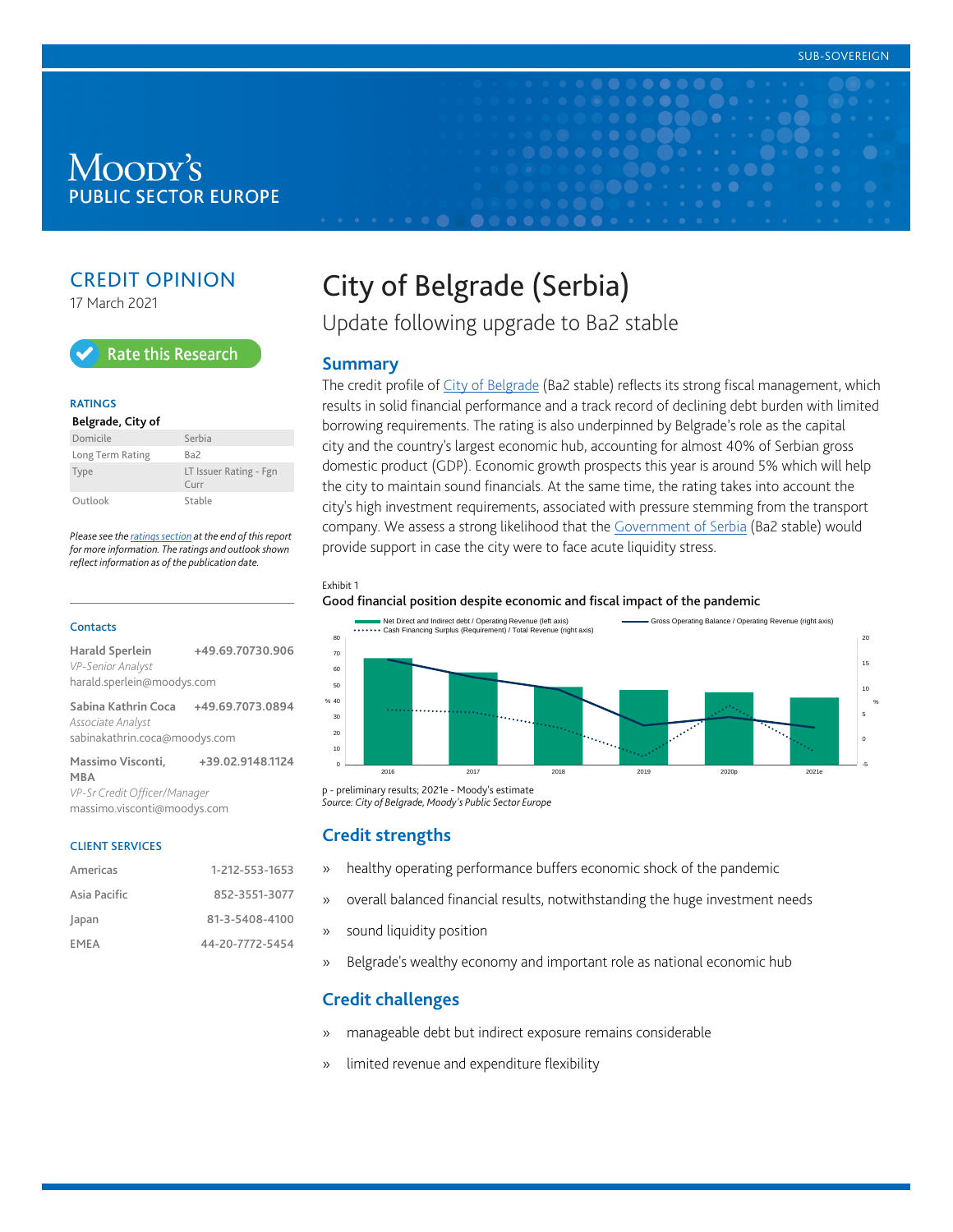#### **Rating outlook**

The stable outlook on Belgrade's rating mirrors the stable outlook on the sovereign rating. It also reflects Moody's expectation that the city will be able to preserve its overall solid and stable financial performance, and moderate debt level. The city's history of prudent budgetary management further supports the stable outlook.

#### **Factors that could lead to an upgrade**

Given the limited fiscal autonomy and market insulation of the city, an upgrade of Belgrade's rating would require an upgrade of Serbia's sovereign rating. In addition, the city's ultimate dependence on the central government is underpinned by the sovereign's ability to change the institutional framework under which Serbian sub-sovereigns operate. This prevents the City of Belgrade being rated above the sovereign. An upgrade of Serbia's sovereign rating associated with a continuation of solid budgetary performance, moderate debt level and adequate liquidity level would likely point to an upgrade of the city's rating.

#### **Factors that could lead to a downgrade**

Although unlikely given the recent sovereign upgrade, a deterioration of the sovereign credit strength would apply downward pressure on the city's rating given the close financial, institutional and operational linkages between the two tiers of governments. Significant financial deterioration driven by reduced operating margins, an unexpected sharp increase in debt as well as the emergence of liquidity risks, would also exert downward pressure on the rating.

#### **Key indicators**

#### Exhibit 2 City of Belgrade

|                                                        | 2016 | 2017 | 2018 | 2019   | 2020 |
|--------------------------------------------------------|------|------|------|--------|------|
| Net Direct and Indirect Debt/Operating Revenue (%)     | 67.3 | 58.4 | 49.2 | 47.2   | 45.9 |
| Debt Service/Total Revenue (%)                         | 9.7  | 8.6  | 4.8  | 4.7    | 4.2  |
| Gross Operating Balance/Operating Revenue (%)          | 15.8 | 12.3 | 9.9  | 2.8    | 4.5  |
| Cash Financing Surplus (Requirement)/Total Revenue (%) | 5.9  | 5.4  | 2.4  | $-3.3$ | 6.7  |
| Intergovernmental Transfers/Operating Revenue (%)      | 0.3  | 0.5  | 1.6  | 2.3    | 2.4  |
| Self-Financing Ratio                                   | 1.4  | 1.3  | 1.1  | 0.8    | 1.5  |
| Capital Spending/Total Expenditure (%)                 | 16.9 | 16.9 | 16.5 | 19.1   | 13.2 |

*Source: City of Belgrade, Moody's Public Sector Europe*

#### **Detailed credit considerations**

On 16 March 2021, we upgraded Belgrade's issuer rating to Ba2 from Ba3 and stabilised the outlook. The rating action followed an upgrade of Serbia's sovereign bond rating.

Belgrade's Ba2 rating combines (1) the baseline credit assessment (BCA) of ba2, and (2) a strong likelihood of extraordinary support coming from the national government in the event that the entity faces acute liquidity stress.

#### **Baseline credit assessment**

HEALTHY OPERATING PERFORMANCE BUFFERS ECONOMIC SHOCK OF THE PANDEMIC

Based on preliminary figures, Belgrade's gross operating balance (GOB) is expected to be around 5% of operating revenues in 2020, compared with 3% a year earlier. We consider this a healthy level, although lower than the around 10% in 2018 and earlier years. Deterioration of the operating performance was primarily driven by the temporary increase of 35% of costs for goods and services mostly attributable to contractual services in 2019.

This publication does not announce a credit rating action. For any credit ratings referenced in this publication, please see the ratings tab on the issuer/entity page on www.moodys.com for the most updated credit rating action information and rating history.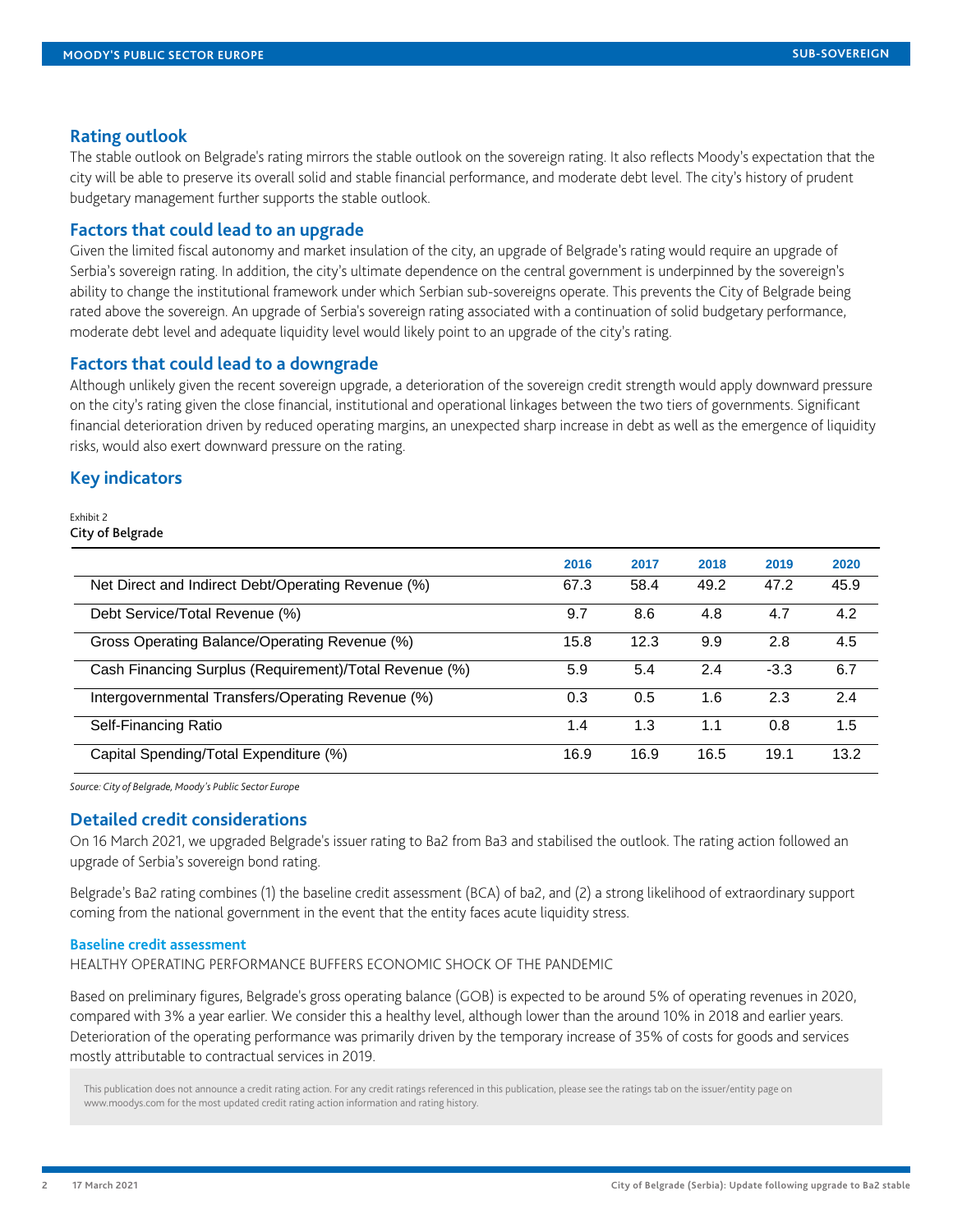Tax revenues - mainly comprising personal income tax and other shared tax revenues - which together constitute the lion's share of the city's operating revenue, are expected to continue to grow over 2021 and 2022. The development of tax revenues is following the development of ecomomic development, which we predict to recover with around 5% real gross domestic product (GDP) growth rate in 2021, recovering from a slight GDP contraction in 2020 due to the pandemic.

According to preliminary 2020 figures, Belgrade will keep operating spending growth in check through a combination of spending reviews and cost controls. Given the rigidity in Belgrade's operating spending, these measures will focus primarily on containing the growth of costs of goods and services and current transfers and donations.

As a result, we expect Belgrade's GOB to remain low at around 2% of operating revenue in 2021. We expect city's management to continue its traditionally prudent budgetary management because of financial rigidity. Own source revenue represents a minor proportion of the city's revenue and it accounts for around 20% of operating revenue, incorporating property tax, local utility fees, and administrative fees. The high fiscal dependence on state decisions exposes city's finances to the performance of the general government budget and evolving intergovernmental relations.

The coronavirus pandemic presents a shock for Serbia's economy, but we expect economic activity to resume in 2021 with real GDP expanding by around 5%, driven by the recovery in domestic demand supported by the normalization of economic activity on the back of a relatively rapid vaccination rollout and significant public investment. This should help the city's revenue to regain its dynamism. We, therefore, expect the city's GOB to improve over the coming two to three years.

#### OVERALL BALANCED FINANCIAL RESULTS, NOTWITHSTANDING THE HUGE INVESTMENT NEEDS

According to preliminary 2020 figures, the city posted a healthy 7% financing surplus of total revenue compared with a financing deficit of 3% in 2019. We understand that preliminary figures may be revised slightly but given the economic decline, this represents a strong outcome. In 2021 and 2022, we expect the city to report slight financial deficits. Belgrade has some flexibility to improve its financial results, by postponing some of its initially planned capital investments, estimated at RSD20 billion in 2021 and following years, to prevent the broadening of financing deficits.

Belgrade's capital program targets transportation infrastructure, street renovation, public buildings facade rehabilitation, bridges construction and renovation, as well as extension of sewage system and reconstruction of water supply network. The city's investments also include projects focused on education and social services.

The rehabilitation and extension of Vinca landfill as well as the treatment and disposal of solid waste are another important projects for the city. These projects will be built through the first-ever public-private partnership (PPP) in waste management in Serbia. The construction works have already started in H2 2019 and the operations are scheduled to begin in 2021. A special purpose vehicle (SPV) was created to serve as an operator, and the total value of the investment is estimated to be in the range of EUR300 million, which will be funded by the private partner. The city has provided the land for the facility site and necessary infrastructure arrangements. Beside the necessary costs for infrastructure arrangements of the site no other impact is expected on the city's budget. We consider obligations related to the project as self-supporting, netted off from indirect debt. We will closely monitor the implementation of this project given the risk which is associated with realization of such an investment.

#### SOUND LIQUIDITY POSITION

We expect Belgrade's liquidity to improve in 2021 from a healthy level. In 2020, year-end cash balance on its accounts was RSD10.2 billion, (RSD6.3 billion in 2019). The city's cash reserves cover 2.0x of its debt service requirements falling due in 2021 and provide the city with sufficient funds against potential budgetary pressures and support for capital investments in the medium term.

Belgrade's regular and predictable inflows and outflows throughout the year and its cash-generating capacity provide sufficient cash to cover the city's debt servicing requirements due in 2021-22. The city follows a prudent cash management strategy, which, together with regular distributions of shared taxes, ensures smooth cash flow.

While we expect some volatility resulting from the negative effects of the pandemic, we believe the city's liquidity will remain in line with comfortable 2020 level.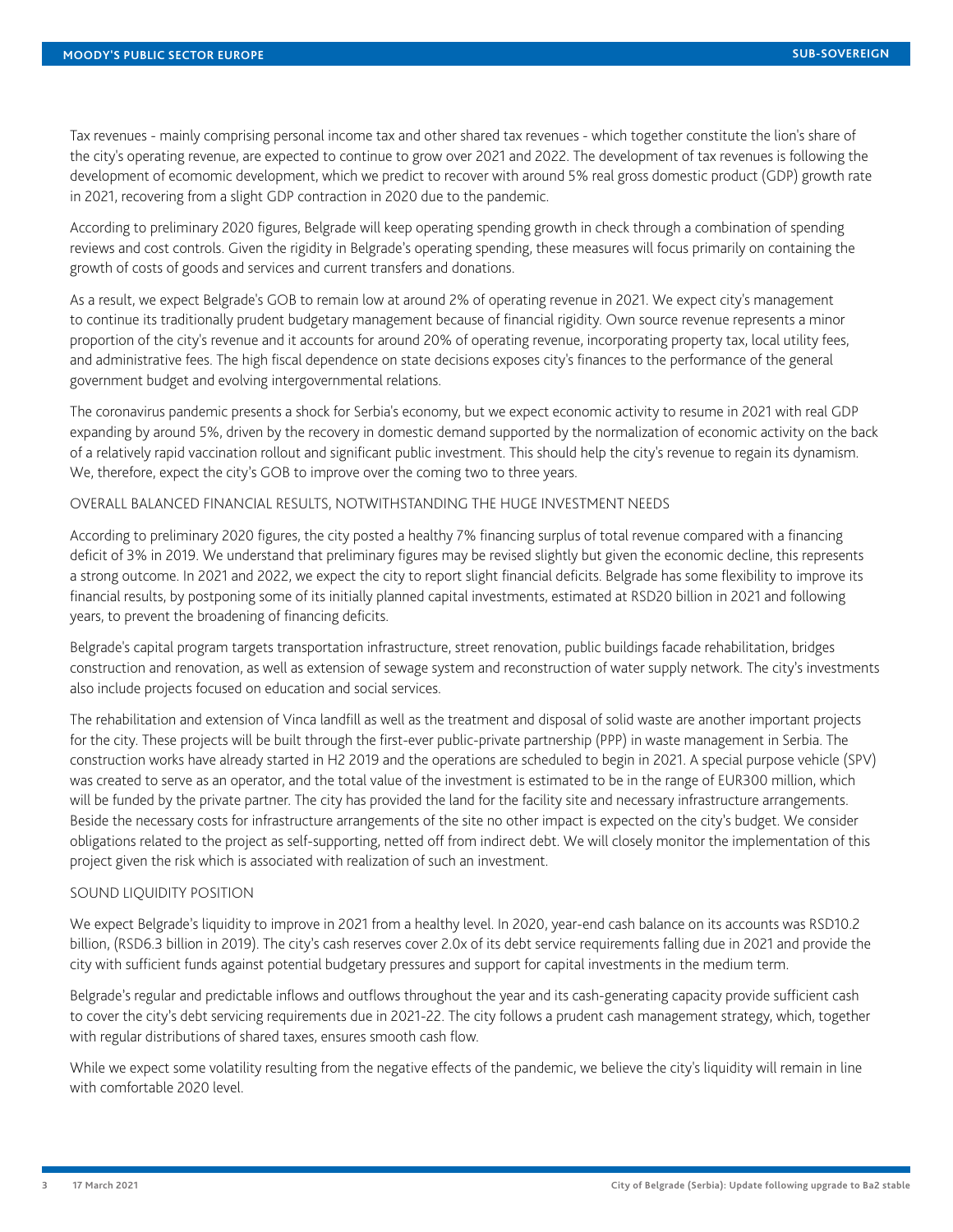#### BELGRADE'S WEALTHY ECONOMY AND IMPORTANT ROLE AS NATIONAL ECONOMIC HUB

The City of Belgrade plays an important role in the national economy as Serbia's capital and largest city with 1.694 inhabitants (2019 latest available data). Belgrade's economy is diversified, limiting its exposure to economic cycles. According to the latest available data of 2018, the city contributes significantly to the country's economy, accounting for 41% of the national GDP. The city's unemployment rate was 8.7% as of year-end 2019, below the national rate of 9.7%.

The city's relative wealth is evident in its GDP per capita, which is around 170% of the national average. Belgrade economically outperforms domestic peers and is also well positioned relative to other South-Eastern European cities. Belgrade is a seat of the central government and hosts the country's main universities and the headquarters of the largest companies.

#### MANAGEABLE DEBT BUT INDIRECT EXPOSURE REMAINS CONSIDERABLE

Belgrade's direct debt is expected to have declined to RSD35.2 billion in 2020 from RSD37.6 billion in 2019, representing 40% of operating revenue, which is slightly lower than previous year, but significantly lower than 76% posted five years earlier. We expect the city's direct debt to remain stable or slightly increase, reflecting also its new loan agreement signed with *European Investment Bank* (EIB, Aaa stable) in September 2019 to fund the construction of the sewage on the left bank of Danube river in the amount of EUR35 million.

In 2019, Belgrade's direct debt consisted of bank loans: (1) RSD22.3 billion loans with EIB, (2) RSD11.1 billion loans with [European](https://www.moodys.com/credit-ratings/European-Bank-for-Reconstruction-Devlpmnt-credit-rating-19620) [Bank for Reconstruction and Development \(EBRD, Aaa stable\)](https://www.moodys.com/credit-ratings/European-Bank-for-Reconstruction-Devlpmnt-credit-rating-19620), and (3) RSD4.2 billion loan with Banca Intesa. Loans were used for modernization of transportation, public roads and streets, construction of a new bridge over the Sava river, rehabilitation of water supply and sewage network, and modernization of social and housing infrastructure.

The loss-making transportation company GSP, which is under the city's direct control, will remain a continuous source of budgetary pressure to the city's budget, given the ongoing investments, in particular the renewal of its bus fleet for which the city has provided the funding sources.

As of January 2019, subsidies from the city's budget to GSP were replaced by new contract following the adjustments in the way the sector is financed and amounted RSD14.5 billion. The same amount is planned in 2020, with RSD10 billion to be paid through the contract and additional RSD4.5 billion will be provided as subsidies. New agreement between the city and GSP allows a full compensation for public transportation service obligations as well as a fair level of profit (including depreciation). In addition, the city provided a capital injection to GSP amounted RSD4.2 billion in 2019.

When taking into account the debt of GSP, which we consider as a non-self supporting company according to our methodology, the city's net direct and indirect debt (NDID) is expected to have accounted for 46% of operating revenue as of year-end 2020, down from 47% in 2019. All of the company's debt of RSD3.8 billion in 2019 (down from RSD4.6 billion in 2018) is included in Belgrade's indirect debt exposure.

The entire debt of Belgrade was denominated in euro as of year-end 2020, making the city debt more vulnerable to exchange-rate fluctuations. However, the lengthy maturity and amortizing nature of Belgrade's debt partially mitigate the pressures associated with the foreign-currency risk. Belgrade's debt service costs should remain moderate at around 5% of the total revenue projected for 2021-22.

#### LIMITED REVENUE AND EXPENDITURE FLEXIBILITY

We consider Belgrade's budgetary flexibility as limited. Shared taxes, including the personal income tax, which the city cannot modify, accounted for roughly 54% of operating revenues in 2019, implying the city's dependance on the central government regarding tax revenues.

Partially mitigating this lack of discretionary powers on the tax revenue side, the institutional framework attributes a greater revenue rising capacity related to the city's local taxes and fees compared to other local governments in Serbia, representing 21% of operating revenues in 2019.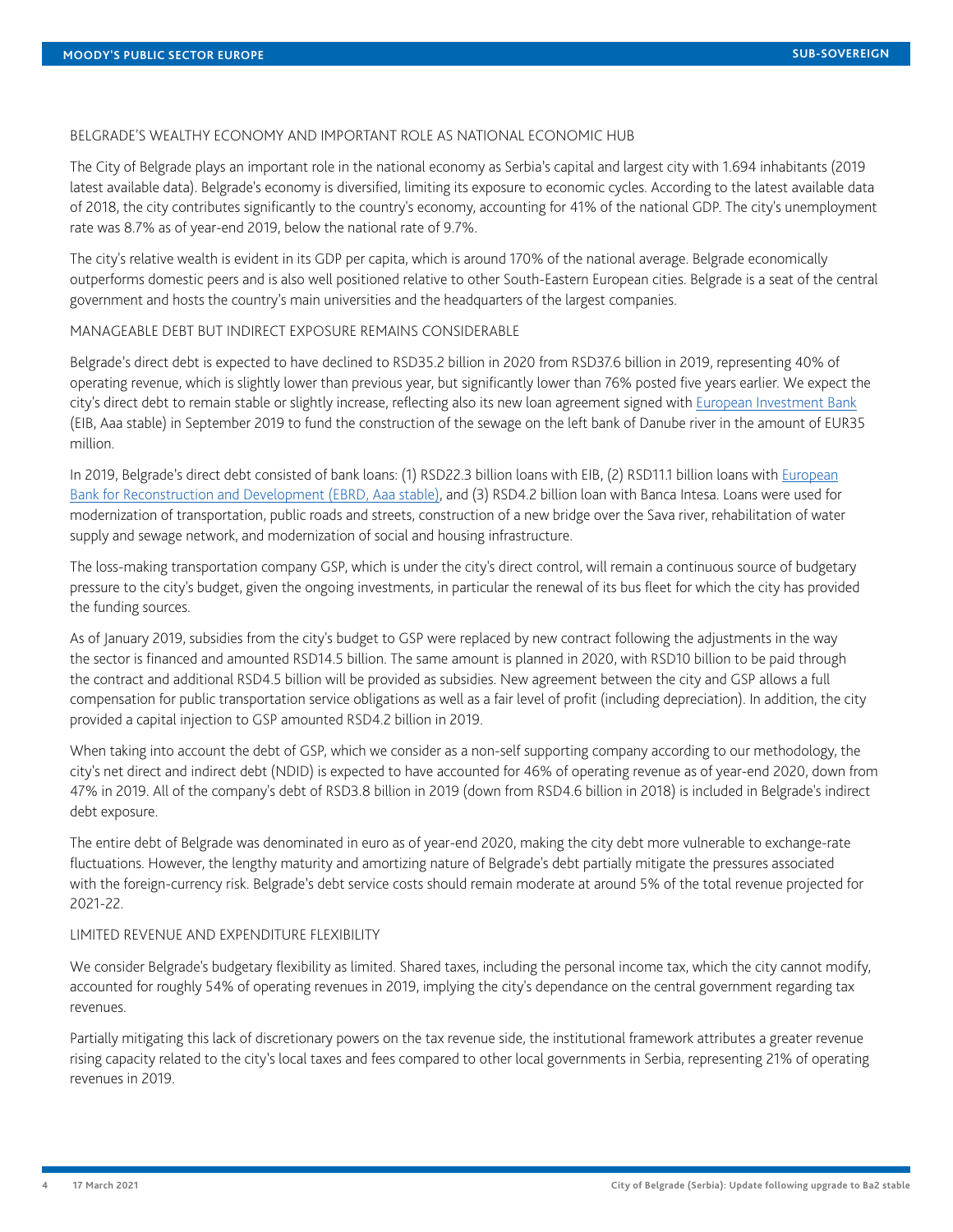Belgrade's rating is also constrained by the institutional framework under which Serbian local governments operate. The framework exhibits frequent changes, which results in low financial predictability and stability, constraining policy effectiveness at the city level and limiting Belgrade's ability to effectively plan for the long term.

The expenditure flexibility of Belgrade is also limited as significant proportion of costs cannot be reduced according to the law such as salaries and social payments. When adding other inflexible costs, including interest payments, subsidies and transfers to other governing levels and city owned companies, the share of such expenditures fluctuates in the range of 60-70% of operating expenditures. The capex remains a major leeway for Belgrade, although it is curbed by high infrastructure needs, common for all Serbian local governments.

Belgrade's spending also comes from subsidies and transfers to other governing levels and its owned companies (12.2% of total expenditures in 2019), which play an active role in providing core public services. Belgrade provides various services through its 31 majority-owned companies and affiliates. However, the active role played by city-owned companies should contain the operating expenditure pressure going forward.

#### **Extraordinary support considerations**

We consider Belgrade to have a strong likelihood of extraordinary support from the central government, reflecting our assessment of the city's strategic importance to the national economy. The assessment also indicates a moderate system of oversight by the central government that requires regular monitoring of cities' indebtedness.

## **ESG considerations**

#### **How environmental, social and governance risks inform our credit analysis of Belgrade**

We take account of the impact of environmental (E), social (S) and governance (G) factors when assessing sub-sovereign issuers' economic and financial strength. In the case of Belgrade, the materiality of ESG factors to its credit profile is as follows:

Environmental considerations are not material to Belgrade's credit profile. Its main environmental risk exposure relates to floods. However, as evidenced during the floods in 2014, in the event of natural disasters, the national government would provide support and bear most of the costs of recovery and reconstruction at the local level.

Social considerations are material to Belgrade that is more specifically exposed to the evolution of its demography, with its population exposed to net immigration flows. The population growth is putting some strain to the city's budget to meet the infrastructure and housing needs.

Governance considerations are material to Belgrade's credit profile. While the city has moderate fiscal flexibility, it follows prudent budgetary management practices. Belgrade uses prudent financing planning, which allows for multiyear forecasting of key trends, providing the city with the ability to identify potential pressures and allowing for sufficient time to adjust plans to mitigate any credit implications.

Further details are provided in the "Baseline Credit Assessment" section above. Our approach to environmental, social and governance factors is explained in our cross-sector methodology [General Principles for Assessing Environmental, Social and Governance Risks](https://www.moodys.com/researchdocumentcontentpage.aspx?docid=PBC_1243406).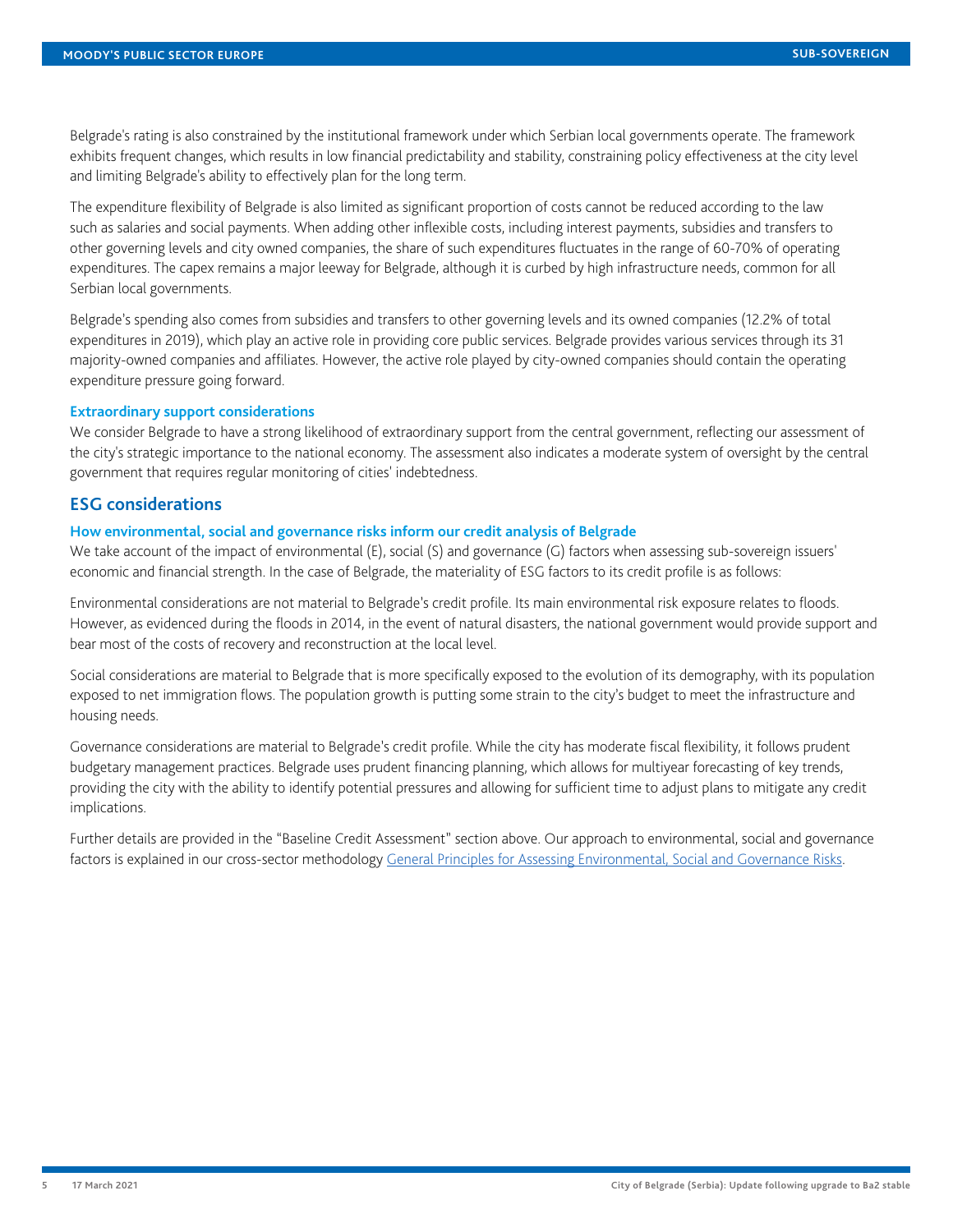### **Rating methodology and scorecard factors**

The assigned baseline credit assessment (BCA) of ba2 is close to the scorecard-indicated BCA of ba3. The matrix-generated BCA of ba3 reflects (1) an idiosyncratic risk score of 2 (presented below) on a 1 to 9 scale, where 1 represents the strongest relative credit quality

and 9 the weakest; and (2) a systemic risk score of Ba2, as reflected in the sovereign bond rating.

| Exhibit 3                                     |                |              |                             |                |                                          |              |
|-----------------------------------------------|----------------|--------------|-----------------------------|----------------|------------------------------------------|--------------|
| Belgrade, City of                             |                |              |                             |                |                                          |              |
| Regional & Local Governments                  |                |              |                             |                |                                          |              |
| <b>Baseline Credit Assessment - Scorecard</b> | <b>Score</b>   | <b>Value</b> | <b>Sub-factor Weighting</b> |                | <b>Sub-factor Total Factor Weighting</b> | <b>Total</b> |
| <b>Factor 1: Economic Fundamentals</b>        |                |              |                             |                | 20%                                      | 0.20         |
| Economic Strength [1]                         |                | 166.99%      | 70%                         |                |                                          |              |
| <b>Economic Volatility</b>                    |                |              | 30%                         |                |                                          |              |
| <b>Factor 2: Institutional Framework</b>      |                |              |                             | 6              | 20%                                      | 1.20         |
| Legislative Background                        | 5              |              | 50%                         |                |                                          |              |
| <b>Financial Flexibility</b>                  | $\overline{7}$ |              | 50%                         |                |                                          |              |
| <b>Factor 3: Financial Position</b>           |                |              |                             | $\overline{2}$ | 30%                                      | 0.60         |
| Operating Margin [2]                          | 3              | 6.34%        | 12.5%                       |                |                                          |              |
| Interest Burden [3]                           | 3              | 1.28%        | 12.5%                       |                |                                          |              |
| Liquidity                                     |                |              | 25%                         |                |                                          |              |
| Debt Burden [4]                               | 3              | 47.22%       | 25%                         |                |                                          |              |
| Debt Structure [5]                            |                | 9.08%        | 25%                         |                |                                          |              |
| <b>Factor 4: Governance and Management</b>    |                |              |                             | 1              | 30%                                      | 0.30         |
| Risk Controls and Financial Management        |                |              |                             |                |                                          |              |
| <b>Investment and Debt Management</b>         |                |              |                             |                |                                          |              |
| Transparency and Disclosure                   |                |              |                             |                |                                          |              |
| <b>Idiosyncratic Risk Assessment</b>          |                |              |                             |                |                                          | 2.30(2)      |
| <b>Systemic Risk Assessment</b>               |                |              |                             |                |                                          | Ba2          |
| <b>Suggested BCA</b>                          |                |              |                             |                |                                          | ba2          |

[1] Local GDP per capita as % of national GDP per capita

[2] Gross operating balance/operating revenues

[3] Interest payments/operating revenues

[4] Net direct and indirect debt/operating revenues

[5] Short-term direct debt/total direct debt

*Source: Moody's Investors Service; Fiscal 2019.*

# <span id="page-5-0"></span>**Ratings**

#### Exhibit 4

| Category                                                                                                                                                                                                                                                                                                                                                                                                                      | <b>Moody's Rating</b> |
|-------------------------------------------------------------------------------------------------------------------------------------------------------------------------------------------------------------------------------------------------------------------------------------------------------------------------------------------------------------------------------------------------------------------------------|-----------------------|
| <b>BELGRADE, CITY OF</b>                                                                                                                                                                                                                                                                                                                                                                                                      |                       |
| Outlook                                                                                                                                                                                                                                                                                                                                                                                                                       | Stable                |
| <b>Issuer Rating</b>                                                                                                                                                                                                                                                                                                                                                                                                          | Ba2                   |
| $\epsilon$ . $\epsilon$ . $\epsilon$ . $\epsilon$ . $\epsilon$ . $\epsilon$ . $\epsilon$ . $\epsilon$ . $\epsilon$ . $\epsilon$ . $\epsilon$ . $\epsilon$ . $\epsilon$ . $\epsilon$ . $\epsilon$ . $\epsilon$ . $\epsilon$ . $\epsilon$ . $\epsilon$ . $\epsilon$ . $\epsilon$ . $\epsilon$ . $\epsilon$ . $\epsilon$ . $\epsilon$ . $\epsilon$ . $\epsilon$ . $\epsilon$ . $\epsilon$ . $\epsilon$ . $\epsilon$ . $\epsilon$ |                       |

*Source: Moody's Investors Service*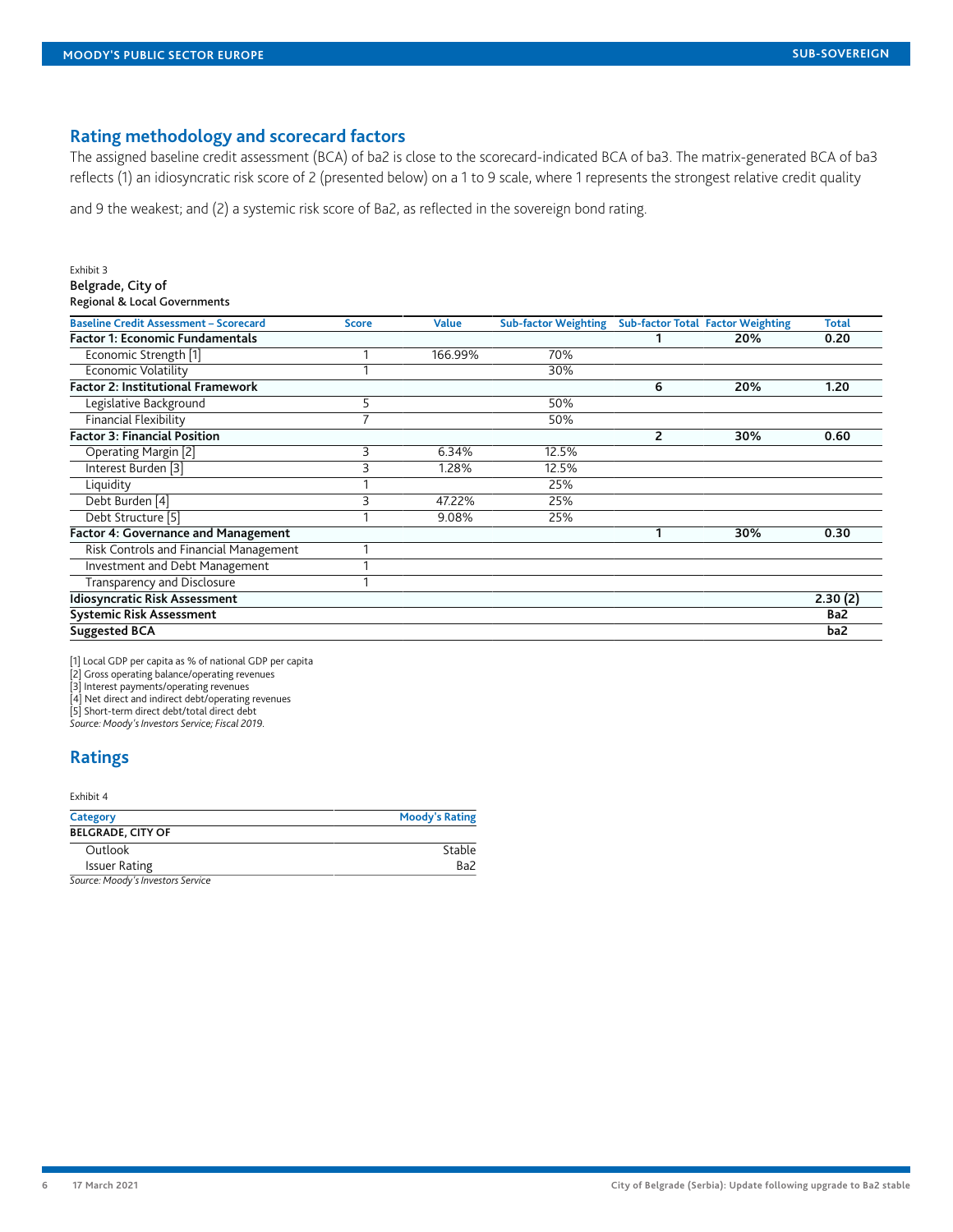© 2021 Moody's Corporation, Moody's Investors Service, Inc., Moody's Analytics, Inc. and/or their licensors and affiliates (collectively, "MOODY'S"). All rights reserved.

**CREDIT RATINGS ISSUED BY MOODY'S CREDIT RATINGS AFFILIATES ARE THEIR CURRENT OPINIONS OF THE RELATIVE FUTURE CREDIT RISK OF ENTITIES, CREDIT COMMITMENTS, OR DEBT OR DEBT-LIKE SECURITIES, AND MATERIALS, PRODUCTS, SERVICES AND INFORMATION PUBLISHED BY MOODY'S (COLLECTIVELY, "PUBLICATIONS") MAY INCLUDE SUCH CURRENT OPINIONS. MOODY'S DEFINES CREDIT RISK AS THE RISK THAT AN ENTITY MAY NOT MEET ITS CONTRACTUAL FINANCIAL OBLIGATIONS AS THEY COME DUE AND ANY ESTIMATED FINANCIAL LOSS IN THE EVENT OF DEFAULT OR IMPAIRMENT. SEE APPLICABLE MOODY'S RATING SYMBOLS AND DEFINITIONS PUBLICATION FOR INFORMATION ON THE TYPES OF CONTRACTUAL FINANCIAL OBLIGATIONS ADDRESSED BY MOODY'S CREDIT RATINGS. CREDIT RATINGS DO NOT ADDRESS ANY OTHER RISK, INCLUDING BUT NOT LIMITED TO: LIQUIDITY RISK, MARKET VALUE RISK, OR PRICE VOLATILITY. CREDIT RATINGS, NON-CREDIT ASSESSMENTS ("ASSESSMENTS"), AND OTHER OPINIONS INCLUDED IN MOODY'S PUBLICATIONS ARE NOT STATEMENTS OF CURRENT OR HISTORICAL FACT. MOODY'S PUBLICATIONS MAY ALSO INCLUDE QUANTITATIVE MODEL-BASED ESTIMATES OF CREDIT RISK AND RELATED OPINIONS OR COMMENTARY PUBLISHED BY MOODY'S ANALYTICS, INC. AND/OR ITS AFFILIATES. MOODY'S CREDIT RATINGS, ASSESSMENTS, OTHER OPINIONS AND PUBLICATIONS DO NOT CONSTITUTE OR PROVIDE INVESTMENT OR FINANCIAL ADVICE, AND MOODY'S CREDIT RATINGS, ASSESSMENTS, OTHER OPINIONS AND PUBLICATIONS ARE NOT AND DO NOT PROVIDE RECOMMENDATIONS TO PURCHASE, SELL, OR HOLD PARTICULAR SECURITIES. MOODY'S CREDIT RATINGS, ASSESSMENTS, OTHER OPINIONS AND PUBLICATIONS DO NOT COMMENT ON THE SUITABILITY OF AN INVESTMENT FOR ANY PARTICULAR INVESTOR. MOODY'S ISSUES ITS CREDIT RATINGS, ASSESSMENTS AND OTHER OPINIONS AND PUBLISHES ITS PUBLICATIONS WITH THE EXPECTATION AND UNDERSTANDING THAT EACH INVESTOR WILL, WITH DUE CARE, MAKE ITS OWN STUDY AND EVALUATION OF EACH SECURITY THAT IS UNDER CONSIDERATION FOR PURCHASE, HOLDING, OR SALE.**

MOODY'S CREDIT RATINGS, ASSESSMENTS, OTHER OPINIONS, AND PUBLICATIONS ARE NOT INTENDED FOR USE BY RETAIL INVESTORS AND IT WOULD BE RECKLESS AND INAPPROPRIATE FOR RETAIL INVESTORS TO USE MOODY'S CREDIT RATINGS, ASSESSMENTS, OTHER OPINIONS OR PUBLICATIONS WHEN MAKING AN INVESTMENT DECISION. IF IN DOUBT YOU SHOULD CONTACT YOUR FINANCIAL OR OTHER PROFESSIONAL ADVISER.

ALL INFORMATION CONTAINED HEREIN IS PROTECTED BY LAW, INCLUDING BUT NOT LIMITED TO, COPYRIGHT LAW, AND NONE OF SUCH INFORMATION MAY BE COPIED OR OTHERWISE REPRODUCED, REPACKAGED, FURTHER TRANSMITTED, TRANSFERRED, DISSEMINATED, REDISTRIBUTED OR RESOLD, OR STORED FOR SUBSEQUENT USE FOR ANY SUCH PURPOSE, IN WHOLE OR IN PART, IN ANY FORM OR MANNER OR BY ANY MEANS WHATSOEVER, BY ANY PERSON WITHOUT MOODY'S PRIOR WRITTEN CONSENT.

MOODY'S CREDIT RATINGS, ASSESSMENTS, OTHER OPINIONS AND PUBLICATIONS ARE NOT INTENDED FOR USE BY ANY PERSON AS A BENCHMARK AS THAT TERM IS DEFINED FOR REGULATORY PURPOSES AND MUST NOT BE USED IN ANY WAY THAT COULD RESULT IN THEM BEING CONSIDERED A BENCHMARK.

All information contained herein is obtained by MOODY'S from sources believed by it to be accurate and reliable. Because of the possibility of human or mechanical error as well as other factors, however, all information contained herein is provided "AS IS" without warranty of any kind. MOODY'S adopts all necessary measures so that the information it uses in assigning a credit rating is of sufficient quality and from sources MOODY'S considers to be reliable including, when appropriate, independent third-party sources. However, MOODY'S is not an auditor and cannot in every instance independently verify or validate information received in the rating process or in preparing its Publications.

To the extent permitted by law, MOODY'S and its directors, officers, employees, agents, representatives, licensors and suppliers disclaim liability to any person or entity for any indirect, special, consequential, or incidental losses or damages whatsoever arising from or in connection with the information contained herein or the use of or inability to use any such information, even if MOODY'S or any of its directors, officers, employees, agents, representatives, licensors or suppliers is advised in advance of the possibility of such losses or damages, including but not limited to: (a) any loss of present or prospective profits or (b) any loss or damage arising where the relevant financial instrument is not the subject of a particular credit rating assigned by MOODY'S.

To the extent permitted by law, MOODY'S and its directors, officers, employees, agents, representatives, licensors and suppliers disclaim liability for any direct or compensatory losses or damages caused to any person or entity, including but not limited to by any negligence (but excluding fraud, willful misconduct or any other type of liability that, for the avoidance of doubt, by law cannot be excluded) on the part of, or any contingency within or beyond the control of, MOODY'S or any of its directors, officers, employees, agents, representatives, licensors or suppliers, arising from or in connection with the information contained herein or the use of or inability to use any such information.

NO WARRANTY, EXPRESS OR IMPLIED, AS TO THE ACCURACY, TIMELINESS, COMPLETENESS, MERCHANTABILITY OR FITNESS FOR ANY PARTICULAR PURPOSE OF ANY CREDIT RATING, ASSESSMENT, OTHER OPINION OR INFORMATION IS GIVEN OR MADE BY MOODY'S IN ANY FORM OR MANNER WHATSOEVER.

Moody's Investors Service, Inc., a wholly-owned credit rating agency subsidiary of Moody's Corporation ("MCO"), hereby discloses that most issuers of debt securities (including corporate and municipal bonds, debentures, notes and commercial paper) and preferred stock rated by Moody's Investors Service, Inc. have, prior to assignment of any credit rating, agreed to pay to Moody's Investors Service, Inc. for credit ratings opinions and services rendered by it fees ranging from \$1,000 to approximately \$5,000,000. MCO and Moody's Investors Service also maintain policies and procedures to address the independence of Moody's Investors Service credit ratings and credit rating processes. Information regarding certain affiliations that may exist between directors of MCO and rated entities, and between entities who hold credit ratings from Moody's Investors Service and have also publicly reported to the SEC an ownership interest in MCO of more than 5%, is posted annually at [www.moodys.com](http://www.moodys.com) under the heading "Investor Relations - Corporate Governance -Director and Shareholder Affiliation Policy."

Additional terms for Australia only: Any publication into Australia of this document is pursuant to the Australian Financial Services License of MOODY'S affiliate, Moody's Investors Service Pty Limited ABN 61 003 399 657AFSL 336969 and/or Moody's Analytics Australia Pty Ltd ABN 94 105 136 972 AFSL 383569 (as applicable). This document is intended to be provided only to "wholesale clients" within the meaning of section 761G of the Corporations Act 2001. By continuing to access this document from within Australia, you represent to MOODY'S that you are, or are accessing the document as a representative of, a "wholesale client" and that neither you nor the entity you represent will directly or indirectly disseminate this document or its contents to "retail clients" within the meaning of section 761G of the Corporations Act 2001. MOODY'S credit rating is an opinion as to the creditworthiness of a debt obligation of the issuer, not on the equity securities of the issuer or any form of security that is available to retail investors.

Additional terms for Japan only: Moody's Japan K.K. ("MJKK") is a wholly-owned credit rating agency subsidiary of Moody's Group Japan G.K., which is wholly-owned by Moody's Overseas Holdings Inc., a wholly-owned subsidiary of MCO. Moody's SF Japan K.K. ("MSFJ") is a wholly-owned credit rating agency subsidiary of MJKK. MSFJ is not a Nationally Recognized Statistical Rating Organization ("NRSRO"). Therefore, credit ratings assigned by MSFJ are Non-NRSRO Credit Ratings. Non-NRSRO Credit Ratings are assigned by an entity that is not a NRSRO and, consequently, the rated obligation will not qualify for certain types of treatment under U.S. laws. MJKK and MSFJ are credit rating agencies registered with the Japan Financial Services Agency and their registration numbers are FSA Commissioner (Ratings) No. 2 and 3 respectively.

MJKK or MSFJ (as applicable) hereby disclose that most issuers of debt securities (including corporate and municipal bonds, debentures, notes and commercial paper) and preferred stock rated by MJKK or MSFJ (as applicable) have, prior to assignment of any credit rating, agreed to pay to MJKK or MSFJ (as applicable) for credit ratings opinions and services rendered by it fees ranging from JPY125,000 to approximately JPY550,000,000.

MJKK and MSFJ also maintain policies and procedures to address Japanese regulatory requirements.

REPORT NUMBER **1268949**